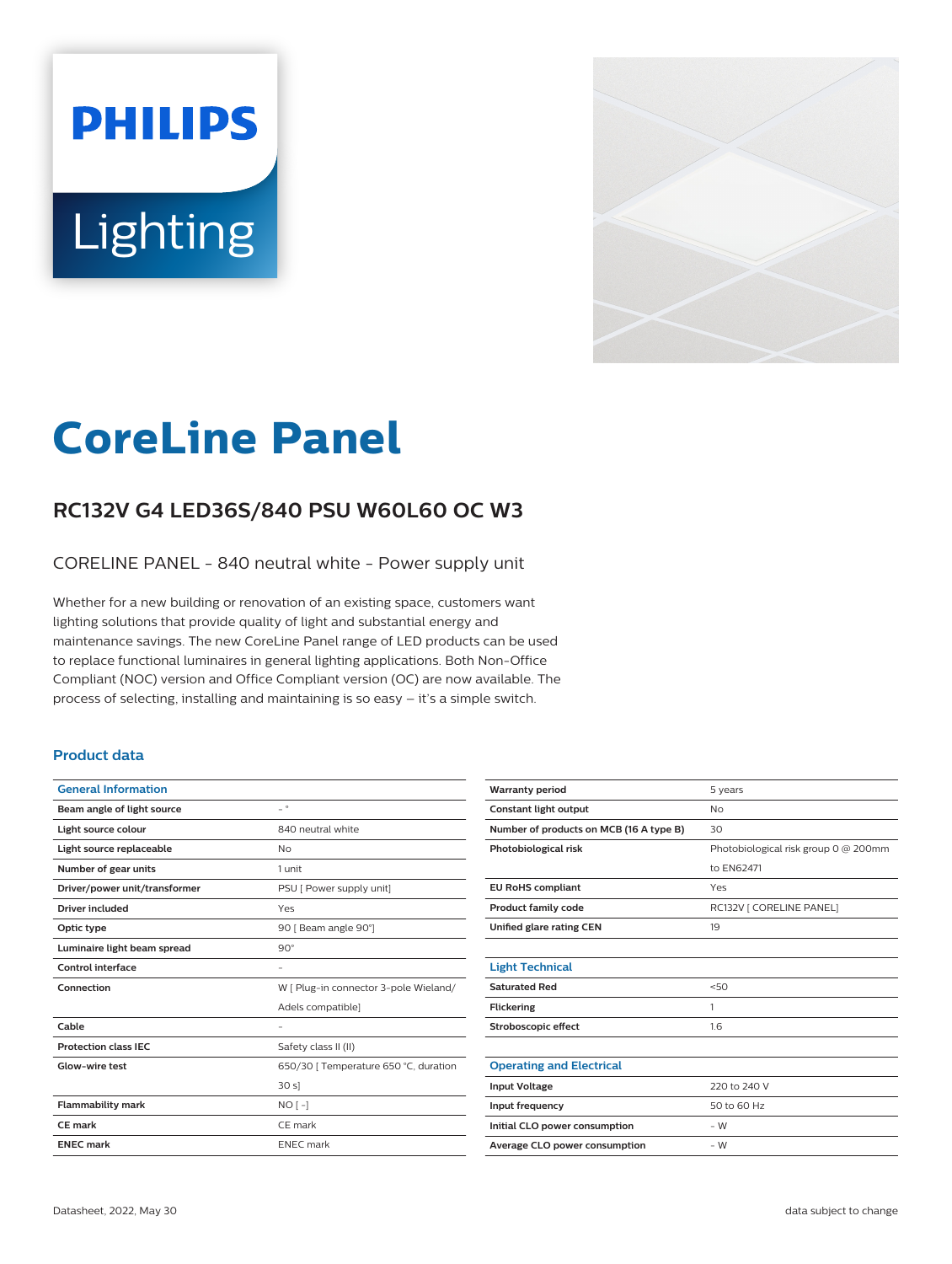## **CoreLine Panel**

| Inrush current                      | 14.1 A                                   |
|-------------------------------------|------------------------------------------|
| Inrush time                         | $0.212$ ms                               |
| Power factor (min.)                 | 0.9                                      |
|                                     |                                          |
| <b>Controls and Dimming</b>         |                                          |
| Dimmable                            | No                                       |
|                                     |                                          |
| <b>Mechanical and Housing</b>       |                                          |
| <b>Housing material</b>             | Steel                                    |
| <b>Reflector material</b>           | Acrylate                                 |
| Optic material                      | Polystyrene                              |
| Optical cover/lens material         | Polystyrene                              |
| <b>Fixation material</b>            |                                          |
| Optical cover/lens finish           | Opal                                     |
| <b>Overall length</b>               | 595 mm                                   |
| Overall width                       | 595 mm                                   |
| <b>Overall height</b>               | $11 \, \text{mm}$                        |
| Colour                              | White                                    |
| Dimensions (height x width x depth) | 11 x 595 x 595 mm (0.4 x 23.4 x 23.4 in) |
|                                     |                                          |
| <b>Approval and Application</b>     |                                          |
| Ingress protection code             | IP20/44 [ Finger-protected; wire-        |
|                                     | protected, splash-proof]                 |
| Mech. impact protection code        | IK03 [ 0.3 J]                            |
| <b>Sustainability rating</b>        | $\overline{\phantom{0}}$                 |

| <b>Initial Performance (IEC Compliant)</b> |                        |
|--------------------------------------------|------------------------|
| Initial luminous flux (system flux)        | 3600 lm                |
| Luminous flux tolerance                    | $+/-10%$               |
| Initial LED luminaire efficacy             | 123 lm/W               |
| Init. Corr. Colour Temperature             | 4000 K                 |
| Init. Colour rendering index               | >80                    |
| Initial chromaticity                       | $(0.38, 0.38)$ SDCM <3 |
| Initial input power                        | 29 W                   |

| <b>Over Time Performance (IEC Compliant)</b>       |                                 |
|----------------------------------------------------|---------------------------------|
| Control gear failure rate at median useful life 5% |                                 |
| 50,000 h                                           |                                 |
| Lumen maintenance at median useful life*           |                                 |
| 35,000 h                                           |                                 |
| Lumen maintenance at median useful life*           | <b>L80</b>                      |
| 50,000 h                                           |                                 |
| Lumen maintenance at median useful life*           |                                 |
| 75,000 h                                           |                                 |
| Lumen maintenance at median useful life*           |                                 |
| 100,000 h                                          |                                 |
|                                                    |                                 |
| <b>Application Conditions</b>                      |                                 |
| Ambient temperature range                          | +10 to +40 $^{\circ}$ C.        |
| Performance ambient temperature Tq                 | $25^{\circ}$ C                  |
| Maximum dimming level                              | Not applicable                  |
| Suitable for random switching                      | Not applicable                  |
|                                                    |                                 |
| <b>Product Data</b>                                |                                 |
| Full product code                                  | 871869996732100                 |
| Order product name                                 | RC132V G4 LED36S/840 PSU W60L60 |
|                                                    | OC W <sub>3</sub>               |
| EAN/UPC - product                                  | 8718699967321                   |
| Order code                                         | 96732100                        |
| SAP numerator - quantity per pack                  | 1                               |
| Numerator - packs per outer box                    | 1                               |
| <b>SAP material</b>                                | 910505100554                    |
| SAP net weight (piece)                             | 4.500 kg                        |

**Power consumption tolerance**  $+/-10\%$ 



#### **Dimensional drawing**



**RC132V G4 LED36S/840 PSU W60L60 OC W3**